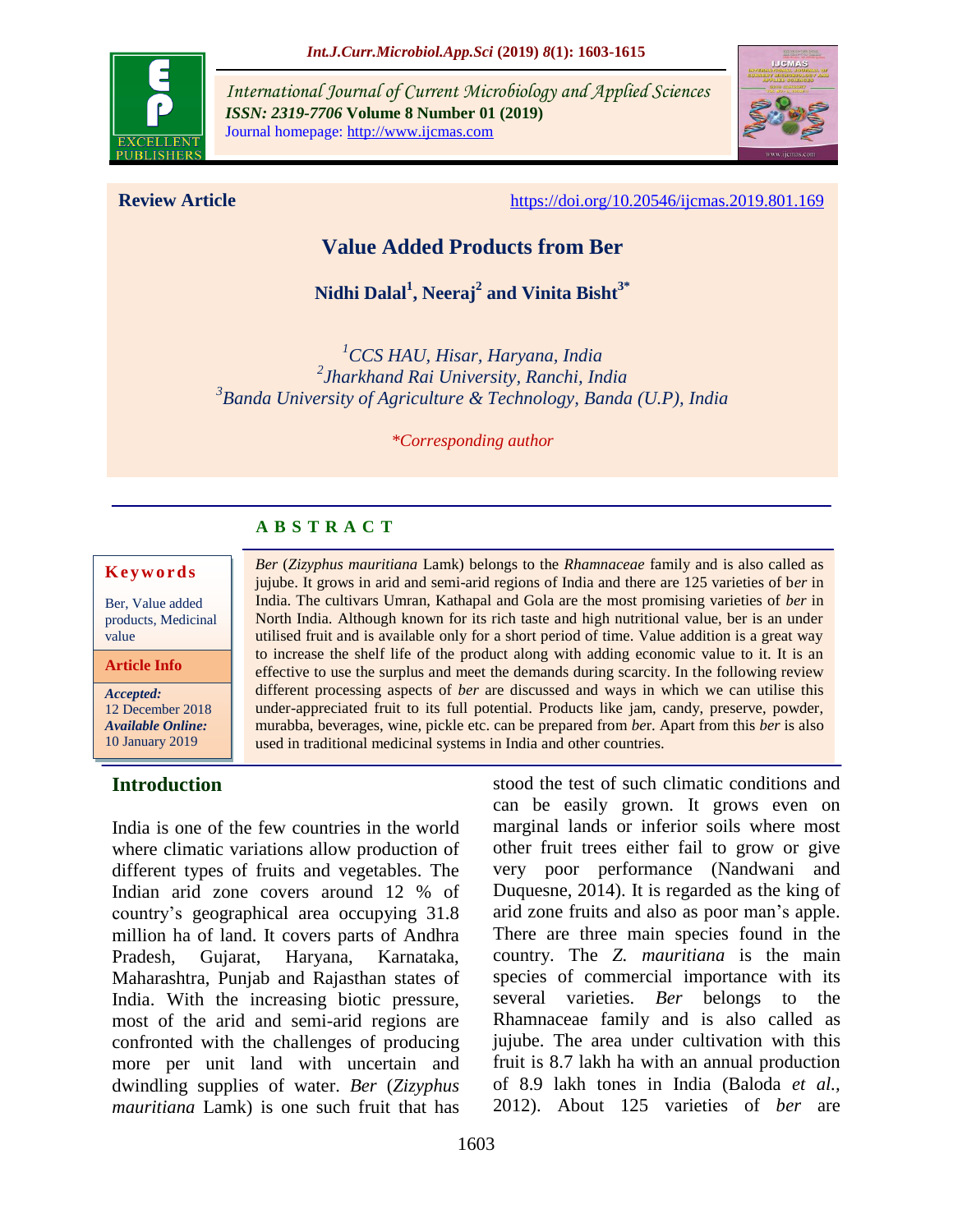available in India. A few of these varieties are known for taste, size, amount of pulp and higher yields. The cultivars Umran, Kathapal and Gola are the most promising varieties of *ber* in North India (Azam-Ali *et al.,* 2001).

Most fruits are seasonal and highly perishable and it is estimated that the total loss of fruits in India, for want of adequate post harvest care, transportation and storage is around 20- 30 per cent (Madan and Ullasa, 1993).

Desiccation damage in *ber* is caused by high cuticular transpiration, which is reported to be associated with high levels of fatty acids and low levels of aldehydes and alcohols in the wax cuticle rather than with the thickness of the cuticle and wax itself (Rao *et al.,* 1981). *Ber* is a seasonal fruit and can be made available throughout the year with different food products with longer shelf life.

#### **Value addition**

Selling the products at the lowest market value just to survive economically is not sustainable. It can lead to stress on the land as well as on the farmer. "Value-added" is simply anything we can do to raise the value of our product in the market. Value-added practices are key to future of sustainable farming, because they enable growers to advance economically without having to "pump-up" the production of raw materials from the land. USDA defines value addition as:

A change in the physical state or form of the product (such as milling wheat into flour or making strawberries into jam).

The production of a product in a manner that enhances its value, as demonstrated through a business plan (such as organically produced products).

The physical segregation of an agricultural commodity or product in a manner that results in the enhancement of the value of that commodity or product (such as an identity preserved marketing system).

As a result of the change in physical state or the manner in which the agricultural commodity or product is produced and segregated, the customer base for the commodity or product is expanded and a greater portion of revenue derived from the marketing, processing or physical segregation is made available to the producer of the commodity or product (http://www.agmrc. org/business-development/getting-prepared/ valueadded-agriculture/articles/usda-valueadded-ag-definition/)

Advantages of value addition are:

Improve the profitability of farmers

Reduces the glut in market during peak season of produce

Produce that cannot be stored can be converted into value added product increasing the profit

Empower the farmers and other weaker sections of society especially women through gainful employment opportunities and revitalize rural communities

Provide better quality, safe and branded foods to the consumers

Odd looking fruits and vegetables (too big to too small in size, overripe, partially infected, etc) can be easily converted into value added products

Emphasize primary and secondary processing Reduce post harvest losses

Reduction of import and meeting export demands

Way of increased foreign exchange

Encourage growth of subsidiary industries

Reduce the economic risk of marketing

Increase opportunities for smaller farms and companies through the development of markets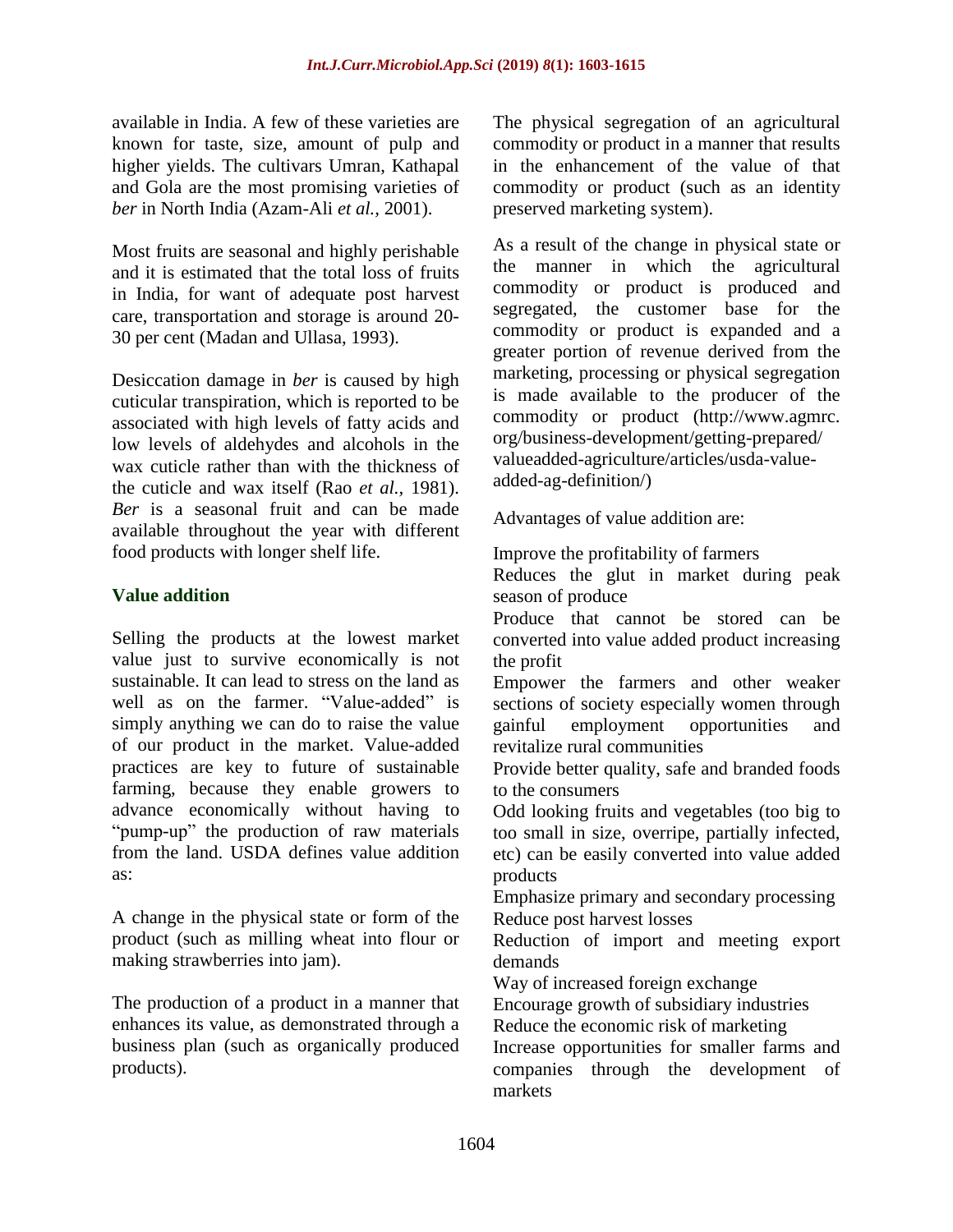Diversify the economic base of rural communities Overall, increase farmers" financial stability

It is a paradox in India that even though we are the 2<sup>nd</sup> largest producers of fruits and vegetables in the world but our shard in world food trade is a merely 1.6%. The post harvest losses in India are estimated to be 3-16% which amount to a whopping  $\Box$  92,651 crores. Only 2% of fruits and vegetables are India is processed even though we have a large population of middle class with apt purchasing power and a young generation that is open to new food choices (http://mofpi.nic.in/e-book). The next logical step after self sufficiency in food production after green revolution is to increase the quality of food.

In times when time is of essence, food that can last longer with high nutritional value is preferred by the customer. That is where preservation of food through value addition comes in. People don"t want to preserve food at home and want food that can easily be consumed and are healthy at the same time. Value addition is the need of the hour due changing market trends and changing lifestyle.

Moreover, some of these values added or preserved products such as canned mangoes, fruit juices, salted cashews, dehydrated foods, and frozen fruits are gaining popularity in the foreign market and are good foreign exchange earners. Value addition can be achieved by processing the fruits into various forms. These forms are liquid and solid, semi-solid and solids forms. Liquid forms include unfermented beverages (pure fruit juice, fruit juice beverage, squash, cordial, crush, fruit juice concentrate, RTS, nectar, crush, syrup, sarbat, barley water, carbonated beverage) and fermented beverages (alcohol, vinegar), puree, sauce, ketchup etc. Semi-solid forms include pulp, jam, jelly, marmalade and chutney. Solid forms include canning, drying, preserves, candy and pickling (Devi *et al.,* 2015).

## **Nutritional value of ber fruit**

Indian *ber* is mainly valued for its sweet, sour and delicious fruits. The ripe fruit is of great medicinal value and supports blood pressure lowering, aids stomach and diarrhoea infection, cures sore throat and regulates excess bile secretion. The pulp of the *ber* fruits is of most importance in relation to nutrition.

The *ber* fruit pulp has high sugar content (sucrose, glucose fructose and starch); it is, therefore, high in carbohydrates, which provide energy. The fruits also contain protein with many essential amino acids like asparginine, arginine, glutamic acid, aspartic acid, glycine, serine and threonine (Bal, 1981). It contains good amount of vitamins A, B complex and C in comparison to other fruits (Anon 1976). *Ber* fruits are also higher in calorific value and ascorbic acid as compared to apple and orange. It is also rich in calcium, phosphorus and protein (Jawanda and Bal 1978).

Caffeic acid, p-hydroxybenzoic acid, ferulic acid and p-coumaric acid are predominant phenolics reported in *ber* (Tanmay *et al.,* 2011; Ayaz *et al.,* 2012) which account for its significant antioxidant activity, reducing power activity and scavenging of free radical activity (Krishna and Parashar, 2012). Indian *Ber* contain good source of ascorbic acid and total phenolics ranging from 19.54 to 99.49 mg/100g and 172 to 328.6 mg GAE/100g respectively (Koley *et al.,* 2011) and average antioxidant activities were 1.6–6.33 and 1.22  $-5.49$  μ mol TE/g as the CUPRAC and FRAP assays, respectively (Krishna and Parashar, 2012).

Different value-added products that can be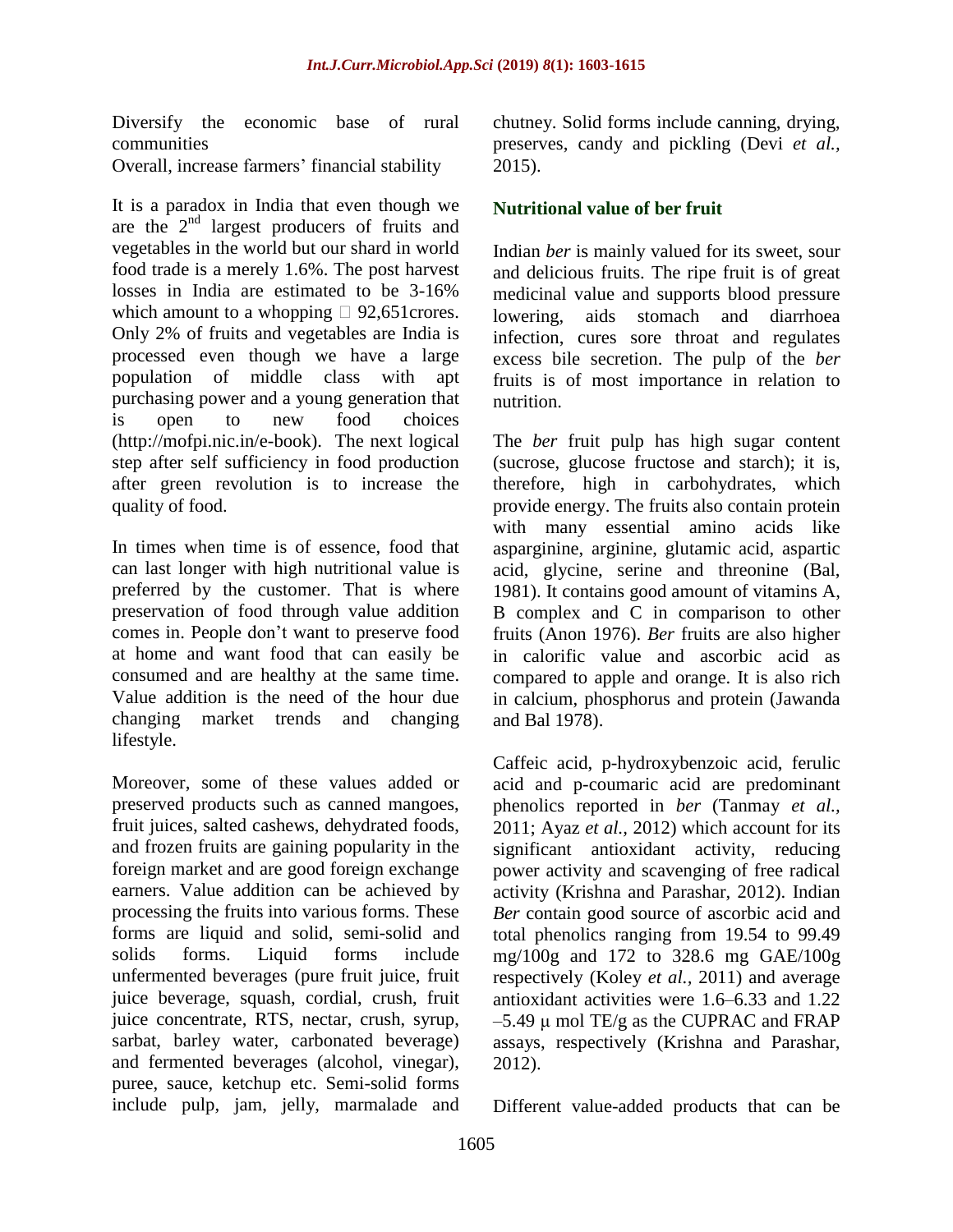prepared with *Ber* are:

*Ber* candy *Ber* jam *Ber* preserve Dehydrated and sundried *ber Ber* beverages *Ber* pickle

#### *Ber* **candy**

Singh *et al.,* (1944) standardized the candying of *ber*. The punctured fruits were cured in brine for 6-7 days, washed free of salts and boiled for 2-5 minutes to soften them. Sugar syrup of 30°B having 0.1% citric acid was then poured on the fruits which were kept submerged for 24 hours. The density of the syrup was raised gradually to 75°B in a course of 10-12 days. The syrup was drained to and fruits were dried in shade to make *ber* candy. Singh (1975) did not recommend curing in brine but the latter process was same.

Kaikadi *et al.,* (2006) prepared *ber* candy from "Umran" cultivar by slow syruping method. For this, mature *ber* fruits after pricking, destined and blanched in hot water for 5minutes. Sulphur fumigation was done @  $2g/kg$  for 2 hours. Then sugar syrup of  $40^{\circ}$ Brix was prepared and fruit was added to it. At this stage, 1 per cent citric acid was added and stored for 24 hours. Next day the strength was increased by 10° Brix with addition of 1 per centcitric acid. The process was repeated till 70° Brix was reached with addition of 1 per centcitric acid. The fruits were stored for 7-8 days. The fruits were washed quickly and dried in shade until the moisture content was below 18 per cent. The moisture, reducing sugar, total sugar and ascorbic acid content was 19.8%, 29.5%, 77.0% and 24.8 mg/100g, respectively. In all cases, storage container was not found to have significant influence on any chemical component of *ber* candy.

Kumar *et al.,* (2007) prepared RTS using *ber* powder at different concentrations of 5, 10 and 15% and recorded ascorbic acid from 2.02 to 6.03%, reducing sugars from 3.87 to 4.36% and non-reducing sugars from 6.28 to 6.77%. The total sugars content was 10.64%. All the RTS prepared could be stored safely up 00000.to 3months and were liked moderately during storage. Take and Bhotmage (2012) prepared candy from *ber*. Cleaned and matured pricked *ber* fruits were subjected to sodium metabisulphite and blanching treatments. The latter process remained more or less the same. Results showed that candy treated with sodium metabisulphite scored higher than that of blanched with hot water.

#### **Ber jam**

Jams are most popular fruit preserves (or) conserve is the product prepared from whole fruit, pieces of fruit, fruit pulp or fruit puree and with or without fruit juice or concentrated. Fruit juice as optimal ingredients and mixed with carbohydrate sweetener, with (or) without water and processed to a suitable consistency" (Ranganna, 1977).

Dubey *et al.,* (2014) evaluated the quality of *ber* jam during storage period. The physicochemical attributes of *ber* jam results showed that there were slight differences in the various constituents of *ber* jam made on 0.2 and 0.3% citric acid. The *ber* jams contained moisture 29.16 % and 29.80%, pH 3.69 and 3.90, TSS 70° B, acidity 0.5%and 0.57%, ascorbic acid 27.03 and 27.98 mg/100g, reducing sugars 19.23 and 19.10%, non reducing sugars 39.78 and 40.62%, calcium 9.01 to 9.95 mg/100g and phosphorus 4.02 and 4.33 mg/100g product, respectively. A gradual decrease in ascorbic acid content and calcium content was reported in the *ber*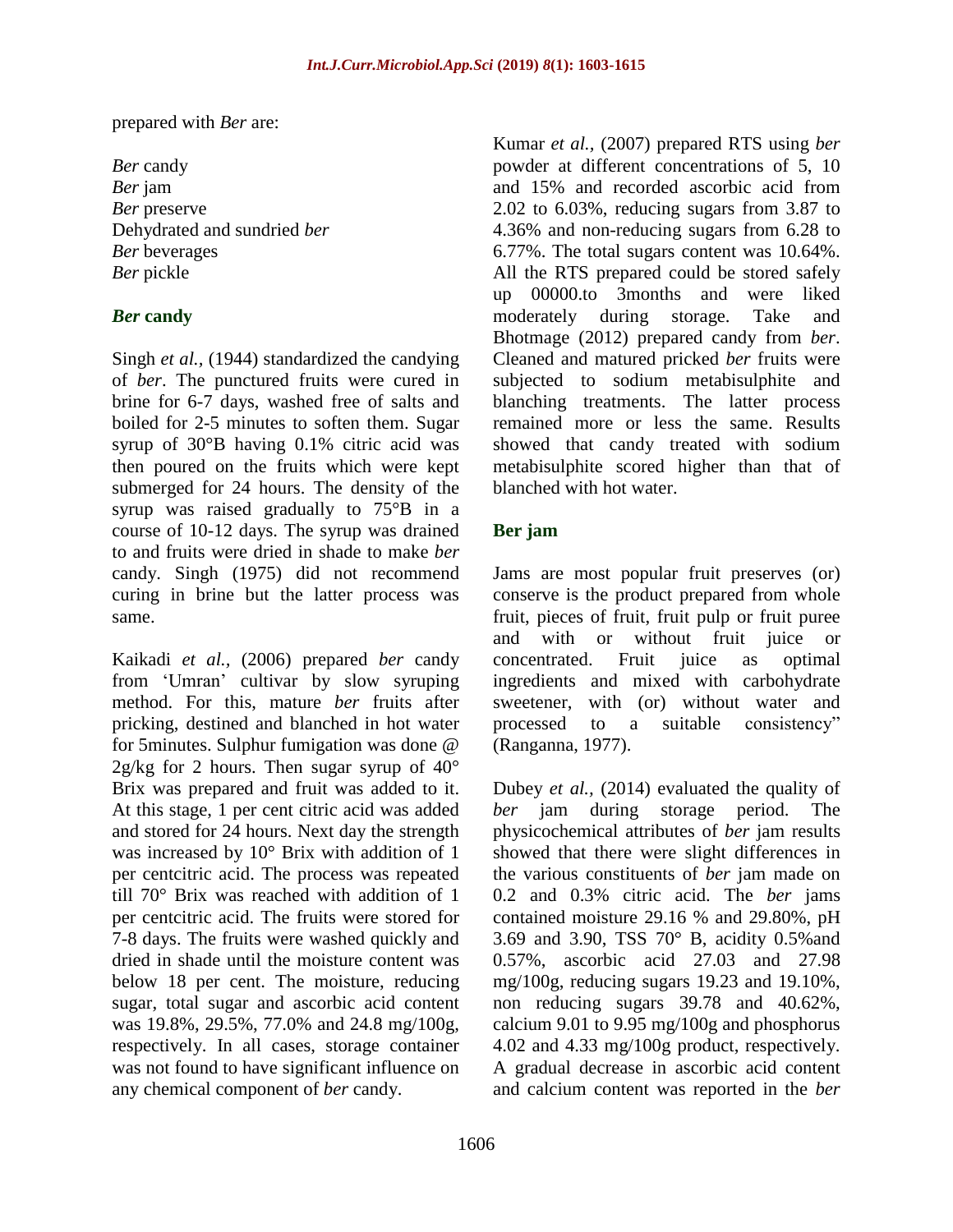jam. It was concluded that the *ber* jam having 0.3% citric acid could be well stored upto 60 days without deterioration of the product quality.

Sucharitha *et al.,* (2012) evaluated the quality of *ber* and pineapple jam during storage period for their significant nutritional and medicinal value. It was found that the final product which consists of *Ber* pulp (60% w/w), pineapple pulp (40% w/w), and sugar as its major ingredients, the energy was 493.4 Kcal, 121.5 of carbohydrates and 1.056 of proteins and 0.31g of fat for 100g. The carotene and Vitamin C content of the Jam were 30.75 μg, 95.4 mg. The calcium and iron content in the final product was 30.1mg and 2.355mg respectively. Other micronutrients magnesium and Potassium content was found to be 35mg and 27.38mg respectively for 100g. Goyal *et al.,* (2008) studied the vitamin C content and overall acceptability of *ber* jam. It was observed that the content in the raw *ber* was found to be 84 mg/100g whereas it was recorded as 27.32 mg/100g in *ber* jam.

#### **Ber preserve**

Mature fruits can be used to make a preserve, known locally in India as murabba. Fruits of the cultivars Umran, Banarsi, Karaka and Kaithli are the best for the preparation of preserve (Pareek, 2001).The best preserve is made from fully mature fruits that are at the hard stage. Ripe fruits are not suitable since the structure will be too soft.

Khurdiya and Singh (1975) standardized the process of *ber* murraba. Fully mature *ber* fruits wer blanched in boiling water for 6 minutes followed by rinsing in cold water. The fruits were then peeled and pricked. Destoning with cork borer could also be done, if desired. The prepared fruit was kept overnight in 20 to 30 per cent sugar syrup containing 0.5 per cent citric acid. Next day more sugar was added to the syrup at the rate of 250 g per 'kg of prepared fruit and boiled for few minutes, the process being repeated on fourth and sixth day. After one week, the syrup was concentrated to 70 per cent. Murraba thus prepared could be stored easily for a year.

Goyal *et al.,* (2008) studied the vitamin C content and overall acceptability of *ber* preserve. It was observed that the content in the raw *ber* was found to be 84 mg/100g whereas it was recorded as 50.83 mg/100g in *ber* preserve.

## **Dehydrated and sun-dried ber**

When 85–88 % moisture is evaporated artificially from fruits or vegetable slices, either by keeping them in the sun or under controlled temperature and humidity conditions inside an oven, this is known as drying. Drying done by sun exposure is sun drying; when done under controlled temperature and humidity in a closed chamber (dehydrator), this is known as dehydration. The main idea behind dehydration or drying is to reduce the moisture level to a point where microorganisms cannot grow.

*Ber* fruit has high nutritive value, especially carbohydrates and vitamin C with good amounts of minerals like phosphorus, calcium and iron and high sugar to acid ratio at ripe stage. These attributes are ideal for a fruit to be dehydrated. Kumar and Nath (2002) studied dehydration of *ber* fruits and reported that there was non-significant difference in pretreatment and osmo-drying on fat content of *ber* fruits. The ash content of pre-treated air dried fruits was highest (0.63 per cent) as compared to untreated osmo dried fruits (0.51 per cent) and pre-treated osmo air dried (0.43 per cent).

For making a superior dried product with *ber*, the fruits should be blanched for 5 minutes in boiling water before dehydration (Pareek,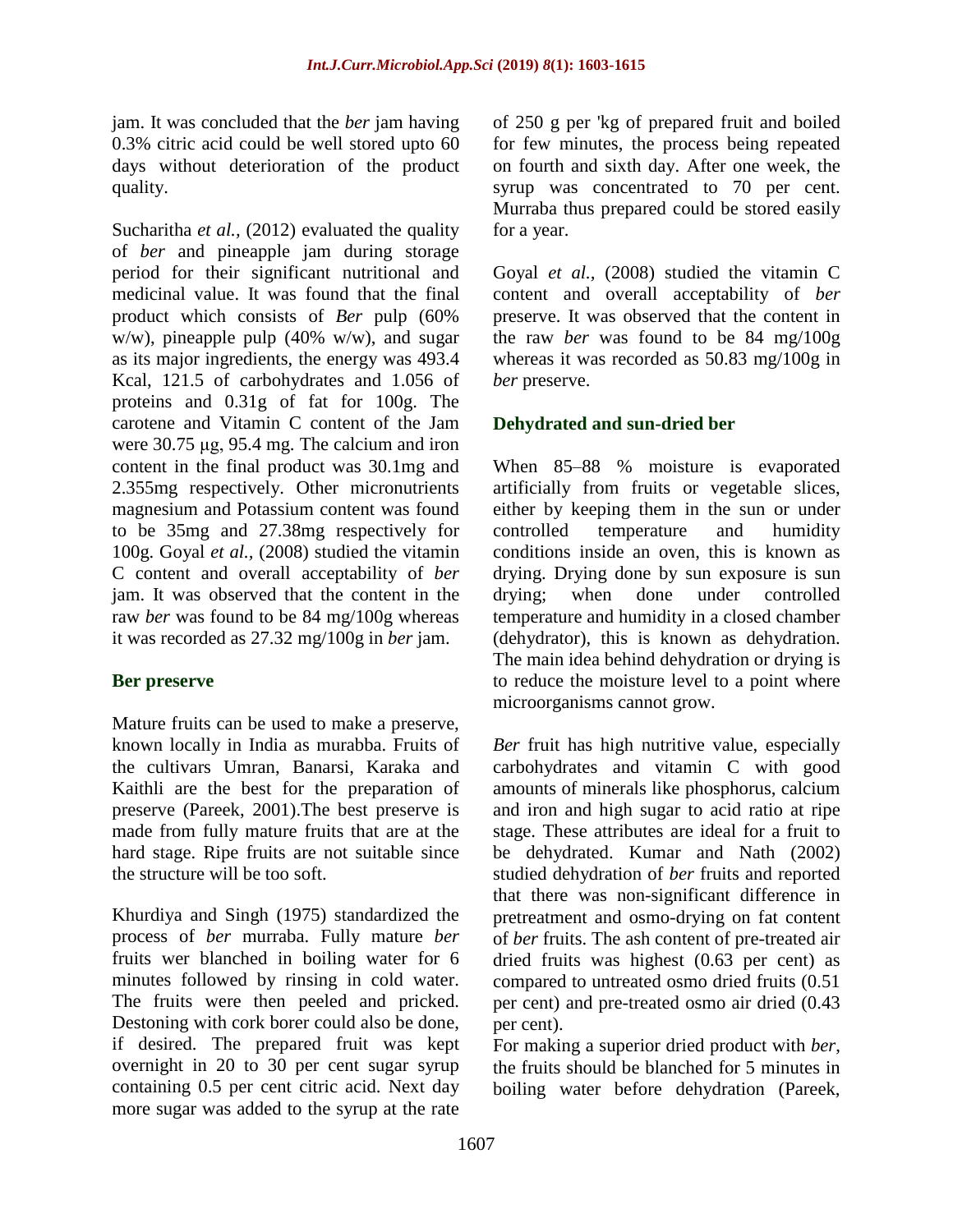1983). Khurdiya and Singh (1975) have recommended exposure of the blanched fruit to sulphur dioxide fumes in a sulphur box by burning sulphur powder at the rate of 3.5 to 10 g per kg of fruit for 3 hours. They are dried to 15-20% moisture. The dehydrated fruit can be eaten as such or can be reconstituted in 10% sugar solution to be consumed as liquid beverage. Powder from *ber* fruit can be rehydrated into RTS beverages (Kadam, 2001).

Khurdiya (1980b) studied the effect of dehydration on different varieties of *ber*. 'Umran, 'Bagwari' and 'Chhuara' varieties were good for drying. Fruits having golden yellow to reddish brown colour were found superior for drying. Sulphuring at the rate of 150g\8kg of fruits was considered optimum. The rate of browning increased during storage for 6 months at room temperature (21-38°C). All the varieties except "Ilaichi" were found acceptable organoleptically. Chawan *et al.,* (1993) studied processing of *ber* and papaya and indicated that the overall organoleptic score of bertuty-fruity was better than that of papaya tuty-fruity.

Kumar (2006) prepared *ber* powder by dehydrating ripe *ber* fruits using sun drying and oven drying techniques with different pre-treatments and reported that the powder contained total sugars 57.38%, reducing sugars 36.98%, non-reducing sugars 20.40% and ascorbic acid 35.17%. Nutritional composition of *Ber* candy in terms of moisture content, TSS, ascorbic acid, acidity, total sugars and reducing sugar was found to be as 10.08 %, 48 °B, 95.97 mg/100gm, 0.225 %, 21.65 % and 9.67 % respectively (http://vikaspedia.in/agriculture/post-harvesttechnologies/technologies-for-agri-horti-crops /preparation-of-*ber*-candy). Kumar and Nath (2002) developed the conditions for preparation for chuhura like products from *ber* by osmo-air drying process. 'Umaran', a commercial variety of *ber*, was pre-treated by dipping in boiling 1% NaOH solution for 1 min followed by rinsing in water and 5% citric acid and dipping in 4000 ppm KMS solution for 12 hours. Pre-treated bets when osmotically dried using 30 - 60°Brix sugar syrup reduced moisture content from 84.4 to 48.4%. Further drying at  $52\pm2\degree$ C for 29 h in a cross flow cabinet air drier gave yellow, sweet, chewable and appealing product with 12.7% moisture. Its water activity was 0.43 and the product stored well under relative humidity of 40.0 - 56.3%. Gupta and Kaul (2011) prepared Chuhura-like product from *ber* by osmo-air drying process Before making chuhara, the *ber* (*Zizyphus mauritiana* Lamk.) fruits were subjected to different pretreatments, viz., lye peeling (5% NaOH for 5 min.), citric acid treatment (5% for 5 min.) and KMS treatment (@ 4000 ppm for 12 h). Pretreated *ber* were dipped in different sugar concentrations of 40, 50, 60 and 70° Brix at 24, 48 and 72 hours. The treated fruits were then dried at 52°C for 6 h in a dehydrator till a chewable and appealing product was developed. Sensory evaluation revealed that 70°Brix at 72 hours gave best chuhara-like product from *ber* through osmo-air drying process and could be an acceptable product.

Bajaj (2013) prepared value added products with *ber* powder from Gola, Umaran and Kaithali varieties. The acidity, total soluble sugars/acid ratio and browning of powders ranged from 2.09 to 2.19%, 8.82 to 9.66 and 0.08 to 0.09, respectively. The moisture, crude protein, crude fat, crude fiber and ash content of *ber* powders varied from 5.21 to 5.68, 6.92 to 7.83, 0.99 to1.07, 3.52 to 3.91 and 4.27 to 4.49%, respectively. The total soluble sugars, reducing sugars and non reducing sugars content of powders ranged from 19.08 to 20.17, 3.61 to 3.98 and 15.47 to 16.19%, respectively. The calcium, iron, magnesium and zinc content of powders varied from 148.56 to 153.63, 17.87 to 18.65,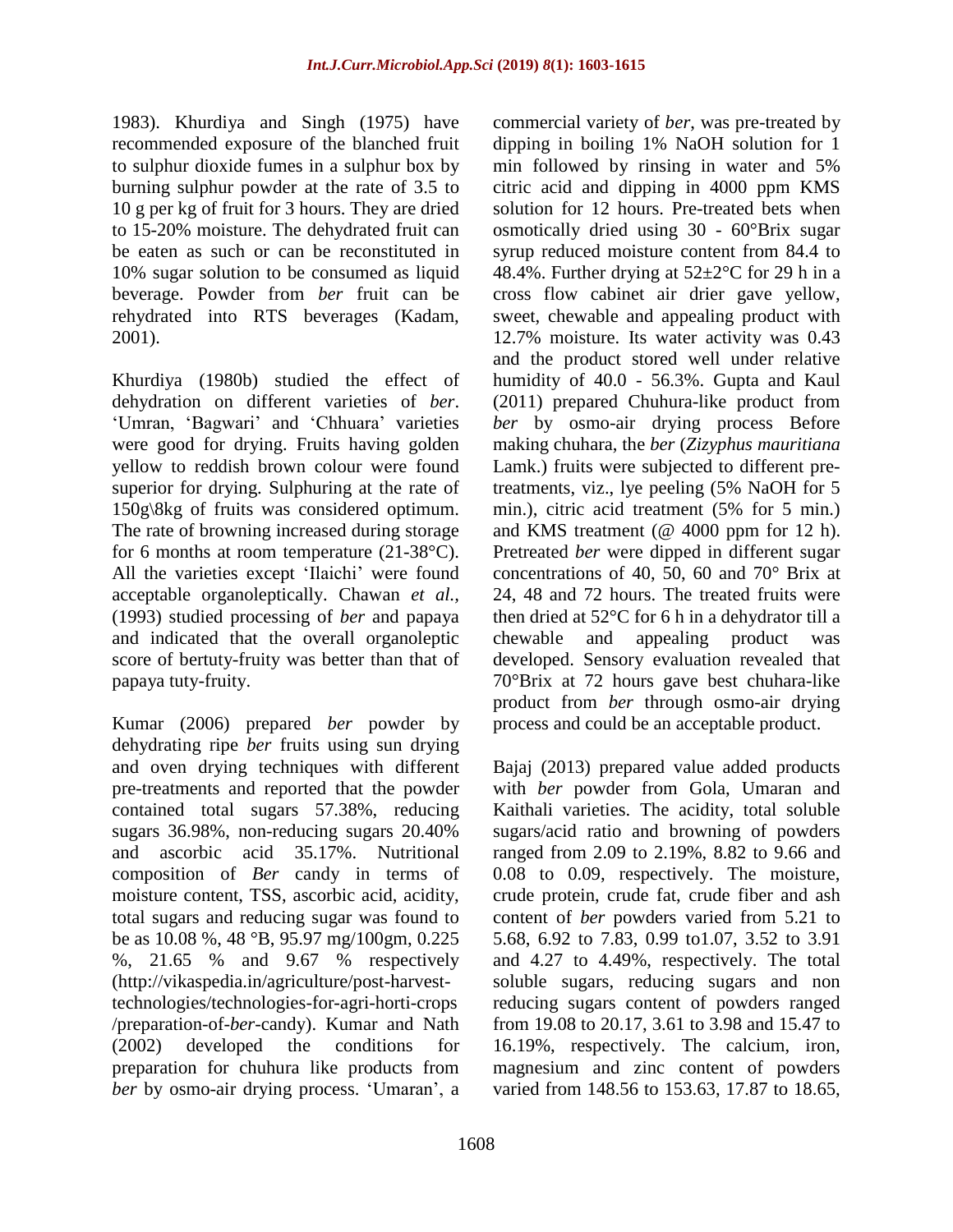84.43 to 90.33 and 0.91 to 0.98 mg/100g, respectively. The ascorbic acid and β-carotene content of powders varied from 46.77 to 48.23 and 2.38 to 2.94 mg/100g, respectively. The *in-vitro* protein and starch digestibility of powders ranged from 76.53 to 78.53 per cent and 40.13 to 41.80 mg maltose released/ g powder, respectively. All the powders were studied for shelf-life for two months and were found to be organoleptically acceptable during storage. Powder of Umran variety of *ber* was used for the development of valueadded products due to superior qualities. The products were developed under four categories which included traditional (custard and *kheer*)*,* baked (biscuits and cake), extruded (pasta and noodles) and unfermented beverage (RTS beverage) by using different concentrations of *ber* powder. All the baked products had good acceptability scores. The traditional products and extruded products were best acceptable up to 30% supplementation while and unfermented beverage up to 20% supplementation with *ber* powder. Results of nutritional analysis indicated that all the nutrients content increased as the supplementation level of powder increased except the protein content of baked and extruded products. All the stored products were organoleptically acceptable except RTS beverage prepared using 40%*ber*powder. Biscuits prepared with 10, 20 and 30% and pasta, noodles and RTS beverage prepared with 10 and 20%*ber*powder were best acceptable among all during storage.

#### **Ber beverages**

All drinks, unfermented or fermented, sweetened or unsweetened, are designated as beverages. It includes squash, nectar, crush, wine, RTS etc.

Fruit based beverages are becoming increasingly popular in the market with the growing consciousness of people in the nutritive value of fruits (Srivastava and Kumar, 2002).Investigations on preparation of various products from *ber* fruits (*Zizyphus mauritiana*) were conducted by Bal and Ranadhava (2005). They concluded that the juicy varieties such as Sanour-2, ZG-2, and Kaithli can be converted into pulp to serve as base material for squash.

Khurdiya (1980a) studied on a Ready to Serve beverage containing 33.3 % juice prepared from dried *ber* fruit after cooking and extracting the juice in a basket press. The juice had a pH of 3.75 and 19.6°Brix with 0.56% acidity. The juice extracted from *ber* fruits and processed at 80°C for 10 min. stored well for 9 months at room temperature (20-38°C). The beverage was organoleptically acceptable on evaluation. Goyal *et al.,* (2008) studied the vitamin C content and overall acceptability of *ber* squash. It was observed that the content in the raw *ber* was found to be 84 mg/100g whereas it was recorded as 39.90 mg/100g in *ber* squash.

Kavitha and Kuna (2012) studied the effect of processing on antioxidant properties of *ber*. *Ber* fruit was blanched and RTS was prepared to evaluate the antioxidant activity by different methods, viz. DPPH radical activity, reducing power assay, superoxide anion radical activity, TBARS, total phenolic content and total flavonoid content. Blanching of *ber* fruits enhanced the total flavonoid content and super oxide anion radical activity but, at the same time, it reduce the scavenging radical activity, reducing power activity and total phenolic content compared to fresh fruit. Secondary processing of *ber* fruits slightly slowed down the scavenging radical activity, reducing power activity, total flavonoid content and total phenolic content but raised the super oxide anion radical activity in RTS *Ber* beverage. TBARS activity of fruit increased 29% on blanching and 52% in RTS *ber* beverage. Younis *et al.,* (2014) prepared wine from ripe guava and *ber* fruit. Juices of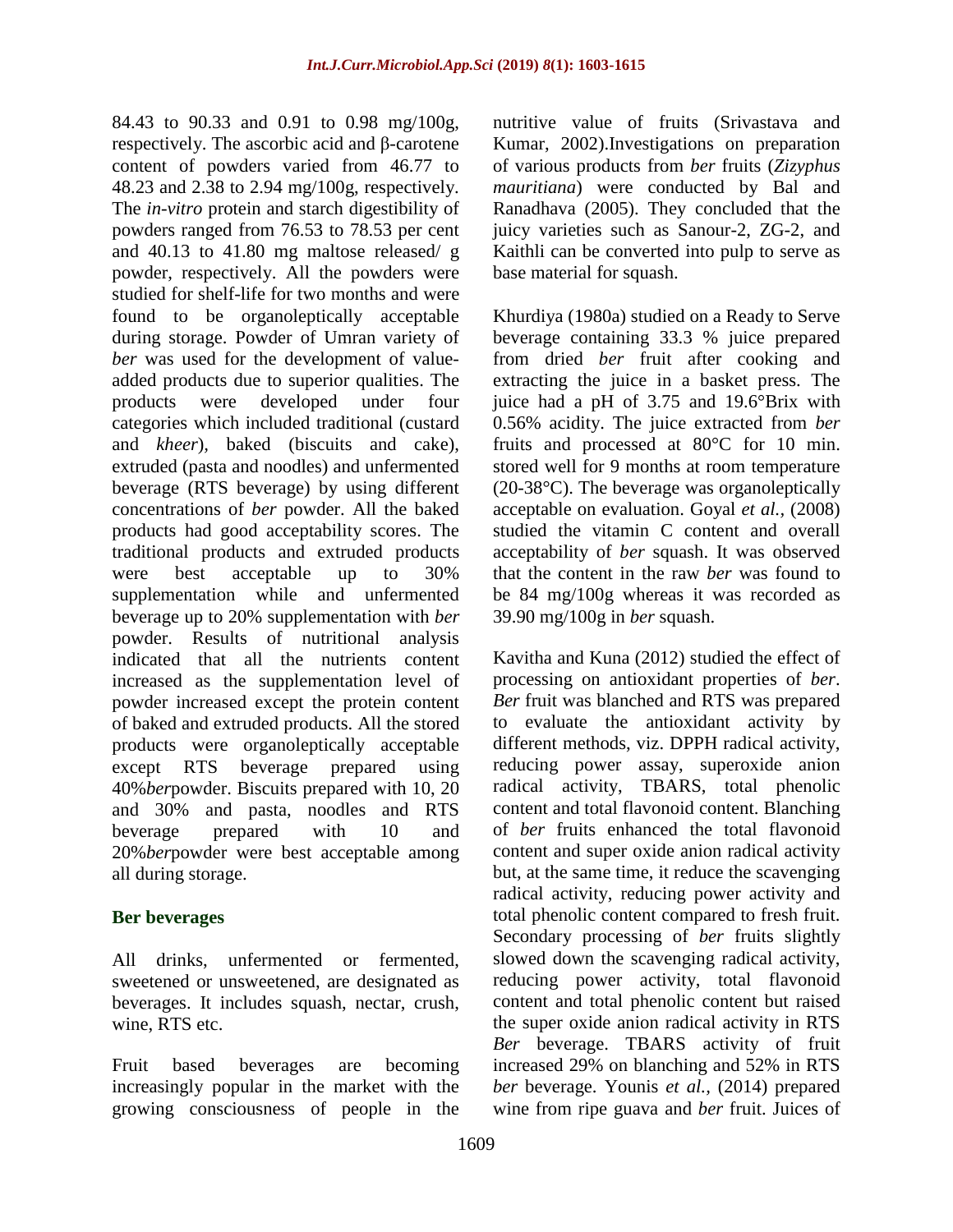both the fruit were used to prepare wine. Further the juices were adjusted with different TSS as 10, 15, 20, 25 and 30% by adding cane sugar in powder form and samples were fermented at 30 °C. It was seen that juice having TSS 15% showed higher ethanol production as compare to juices having different TSS in both guava and *ber* fruit juices. 15% TSS juices were further adjusted with different pH by using diluted NaOH and H2SO<sup>4</sup> and kept for fermentation at 30°C. It was shown that *ber* and guava juices having pH 4 yield higher alcohol as compare to samples having different pH. It was also seen that there was very less production of alcohol percentage in case of *ber* juices.

Jakhar and Pathak (2012) prepared RTS by blending *ber* and *jamun* pulp. The different blending ratios of *ber* and *jamun* pulp were 75:25, 50:50, and 25:75, respectively. RTS using 100 per cent *ber* pulp and 100 per cent *jamun* pulp were also developed. They found that RTS prepared using 25% *ber* pulp and 75% *jamun* pulp scored highest mean scores followed by RTS prepared using *ber* and *jamun* pulp in the ratio of 50:50 and RTS prepared using 100 per cent *jamun* pulp. All the prepared RTS blends were organoleptically acceptable. There was a gradual decrease in organoleptic score of the blended RTS beverage during the storage period at room temperature. The RTS was found acceptable up to five months of storage.

# **Ber pickle**

Pickling is the process of preserving or expanding the life span of food by either anaerobic fermentation in brine or immersion in vinegar. *Ber* fruit are highly mucilageous, have low acidity and are not ideally suitable for pickling. Shobha and Bharati (2007) standardized the procedure for pickling of *ber* as a form of value addition. The acidulants used in pickle preparation were lemon and salt and three variants were prepared with varying concentrations of salt, lemon and spices. When freshly prepared, vinegar based pickle scored maximum for texture (2.73) and taste (2.86) compared to lemon based pickle. Lemon treated pickle was better accepted up to three months of storage compared to vinegar based pickle, both at the laboratory and consumer level. With the advancement of storage the loads of bacteria increased in pickle with lemon as acidifying agent. There were no fungal colonies in the vinegar added pickle throughout the storage period.

## **Medicinal uses**

*Ber* contains numerous ethnopharmaceutical compounds. These include ascorbic acid, thiamine, riboflavin, bioflavonoids, alkaloids, pectin A, glycosides (spinosins, saponins, triterpenoic acids, betulinic acid and oleanolic acid) and lipids (Azam-Ali *et al.,* 2001). *Ber* also have neurological properties (hypnoticsedative and anxiolytic effect and cognitive activities), hypotensive and antinephritic effect, cardiovascular activity, immunostimulant effects, antifungal, antidiabetic, antiallergic, antiulcer, antiinflammatory, antispastic, antioxidants and antibacterial activities (Azam-Ali *et al.,* 2001).

Uses of *ber* not only involve its use as food ingredient, but it also has diverse uses in traditional medicine. This knowledge is passes down from generation to generation and may or may not be based on knowledge of the constituents of the *ber* fruit. The traditional medicinal uses of *ber* are culturally relevant in areas where the production of *ber* is abundant. Those that are prevalent and used consistently are summarised below. According to Ayurveda, the fruit of *Z. nummularia* is cooling, digestible, tonic, aphrodisiac, laxative and removes biliousness, burning sensations, thirst, vomiting and is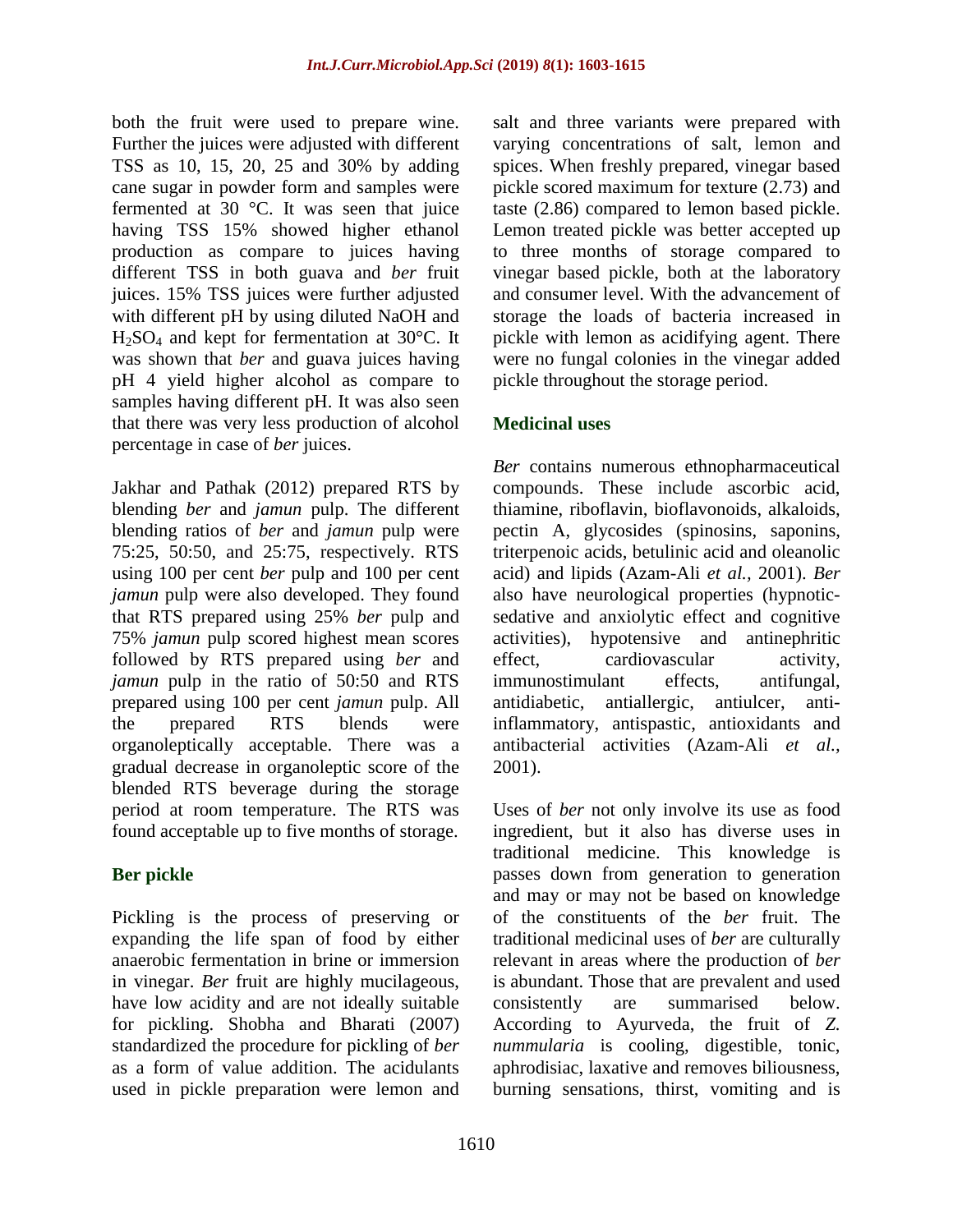also good in treating tuberculosis and blood diseases. The seeds cure eye diseases and are also useful in leucorrhoea (Oudhia, 2001-3).

The natives of Chhattisgarh, India use fresh *Z. nummularia* fruit to treat common fevers. In cases of vomiting, the seeds with bar sprouts (*Ficus benghalensis*) and sugar are used. According to the Unani system of medicine, the fruits are sweet and sour, and can cause diarrhoea in large doses. The seeds are astringent, are a tonic to the heart and brain and relieve thirst. Powder made by crushing the dried seeds of *Z. nummularia* is said to improve digestion and acts as carminative is consumed in appropriate amounts (Oudhia, 2001-3).

Chinese herbology describes *Z. spinosa,* the wild spiny *Z. jujuba,* as sedative and hypnotic. Traditionally it is used to nourish the heart, calm the nerves and is useful for insomnia and dream disturbed sleep (Zhu, 1998). It is a common belief in China that if the wild Z. jujube (suan-tsao) is taken on a daily basis, it will improve skin colour and tone, both signs of physical wellbeing. Its domestic equivalent (pei-tsao), is said to reduce pain, distress and sleeplessness.

They are used to treat rheumatic symptoms and are said to rejuvenate the body, whether it is suffering from stress or age. Fresh *Z. Jujube* is also used to increase strength of the seriously ill and reverse the process of disease.

In modern Chinese medicine, *Z. jujube* is used to tone the spleen and stomach, to treat shortness of breath and severe emotional upset and debility due to nerves, and to mask the flavours of unpleasant-tasting herbs (Plant Botanic). The Arabs use the fruits of *Z. jujuba*, Z. *mauritiana* and *Z. spina-christi* to ensure health. The leaves of the plant kill diarrhoea-causing parasites and worms in the

intestinal tract. The fruits are said to cure coughs, resolve any other lung complaints, soothe the internal organs and reduce water retention. In Saudi Arabia, fruits of *Z. spinachristi* when in sufficient strength act as a laxative (Azam-Ali *et al.,* 2001). In Haiti, fruits, leaves and roots of introduced *Z. jujube* are boiled to make a decoction and this is used as tea for an antidote to poison (Plant Botanic).

#### **Other uses**

In Zambezi valley in Zimbabwe, the dry powder is used in baking and to prepare jam (Maposa and Chisuro, 1998) and a traditional loaf (Kadzere, 1998), and kachaso, a crude spirit (Arndt, 2001). An alcoholic drink is also made in Malawi (FACT Net).In West Africa wild *Z. mauritiana* fruits are used to produce an alcoholic drink (Hutchinson and Dalziel, 1958). Cakes are made out of dried and fermented pulp in western Sudan (Dalziel, 1937), and in Zambia (Kalikiti, 1998).

The Touareg nomads in Mali make flatbread from dry fruit pulp (Chevalier, 1947) using wild species. In Niger *ber* fruits are dried and pounded into flour as a famine food (Williams, 1998). In Namibia, wild *Z. mucronata* Willd, is used for making a hot liquor (Hailwa, 1998).

In Venezuela a liqueur is made from the fruits and sold as 'Crema de ponsigue' (Morton, 1987). Of the 7 species of *Ziziphus* indigenous to the New World, *Z. mistol* Grisels was found in the Andes of Argentina and Paraguay to be used for making "mistol jam".

In the Indian state of Chattisgarh, *Z. nummularia* fruits are sun dried and crushed to make a power called "Birchun" or "Borkut" (Oudhia, 2001-03).

#### **Future prospects**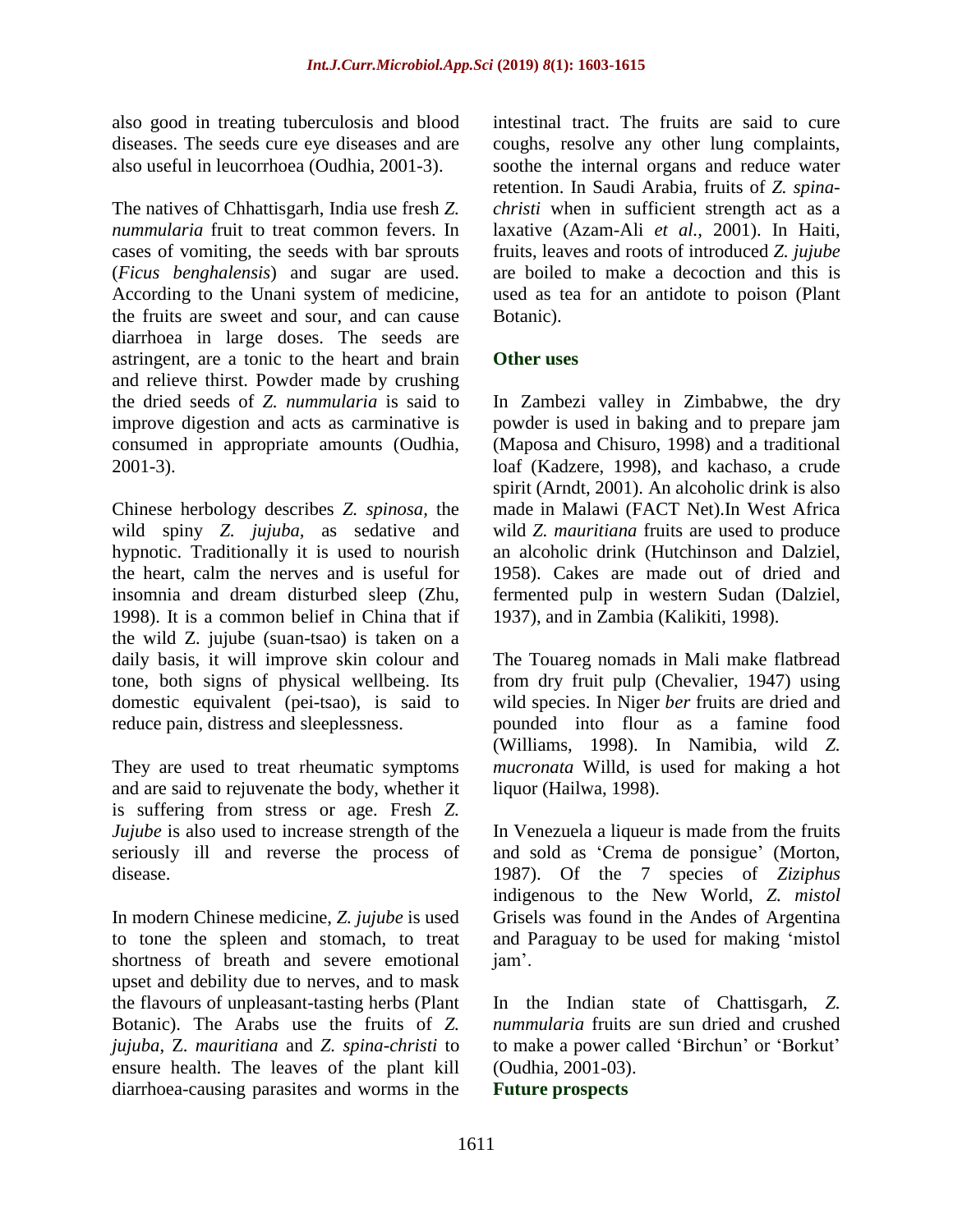*Ber*, as an indigenous fruit also has the potential of a huge market in India. The potential of market of *ber* in India is untapped since there are no major products of *ber*. Another circumstance in favour of *ber* is the production requirements. As mentioned earlier, *ber* doesn't require extensive water to grow and thus can be grown over a large part of India. It can easily replace water extensive crops and thus bring down the cost of farming and save water, which is the need of the hour. Fruits like anola, mango, apple etc. have multitude of products available due to their easy availability and market demand. Also, since people are evidently accustomed to the taste of *ber*, it can easily create a niche for itself in the Indian market. The availability of the fruit only for a few months in a year can further widen the demand. The same strategy, if applied to *ber* for production of variety of products with a decent shelf-life can lead to market gains which in turn would lead to more demand and provide prosperity to the farmers. The availability of advanced methods of storage like cold chain stores can make sure that the fruit is available throughout the year for processing.

More studies can be executed on preparation of value added products with *ber*. Addition of other fruits and flavouring ingredients like spices can further broaden the prospects of usage of *ber*. Advanced methods of preservation and processing can be used to obtain a product of higher nutritional value and more retention of natural characteristics of the original fruit. Possibility of preparation of other products like squashes, concentrates, marmalades, butter, jellies etc. can be explored and exploited. Not only will such products will be a treat to the consumer, but they would also have a higher nutritional value that will add to their aesthetic appeal.

It is concluded that in the underutilized status

of *Zizyphus mauritiana* Lamk can be changed by different value additions to it. In India the cultivated horticultural varieties grown are *Gola*, *Umran*, *BanarasiKarka*, *Mundia*, *Kaithli*, *Umran*, *Mehrun*, *Parbani*, *Elaichi* and *Sanam*. The seasonal and perishable nature of *Ber* leads to the various value added products like *Ber* candy, *Ber* jam, *Ber* preserve, dehydrated and sundried *ber, Ber* beverages, *Ber* pickle are used for keeping best quality of this fruit. The medicinal properties like neurological properties, antinephritic effect, cardio-vascular activity, immuno-stimulant effects, antifungal, antidiabetic, anti-allergic, antiulcer, antiinflammatory, anti-spastic, anti-oxidants and anti-bacterial activities have been used since ancient times for curing various illnesses.

## **References**

- Anon (1976) In: Karnataka Statistics, Department of Horticulture Govt of India 1
- Arndt S. K. (2001) http://chemsrv0.pph.univie.ac.at/ska/zi plant.htm
- Ayaz, A.M., Najma, M., Devan, L.L, Amanat, A.P and Muhammad, I.B. (2012). Phenolic Compounds and Seed Oil Composition of *Ziziphus mauritiana* L. Fruit. *Polish Journal of Food Nutrition Science,* 62 (1): 15 -21.
- Azam-Ali, S., Bonkoungou, E., Bowe, C., DeKock, C., Godara, A and Williams, J.T. 2001. Fruits for the future (revised edition) *Ber* and other jujubes. International Centre for Underutilised Crops, University of Southampton, Southampton, SO17 1BJ, UK.
- Bajaj, M. (2013). *Nutritional evaluation and utilization of ber (Ziziphus mauritiana Lamk.) powder for the development of value added products* (Doctoral dissertation, CCS Haryana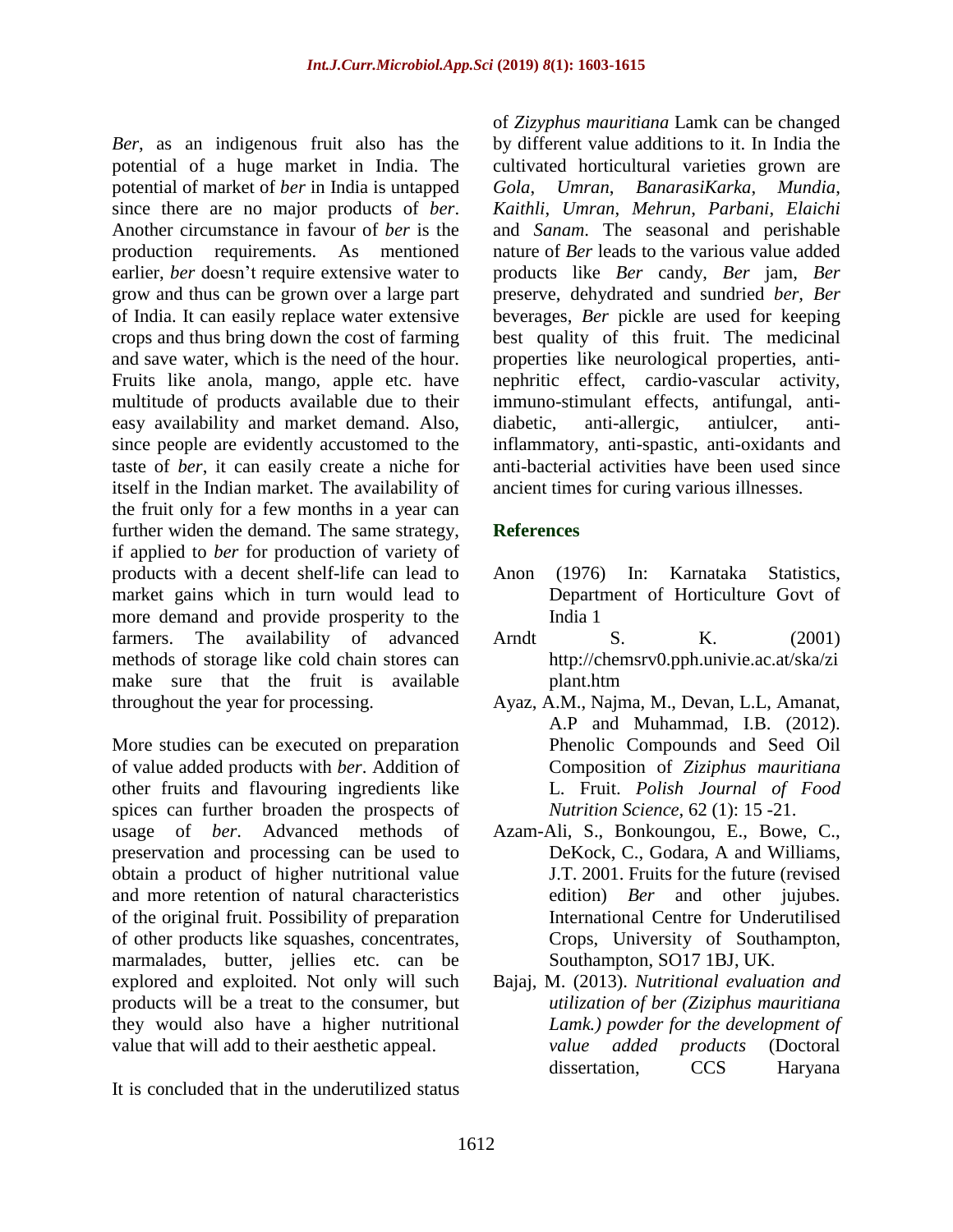Agricultural University, Hisar, Haryana.

- Bal J. S. (1981). A note on sugars and amino acids in ripe *ber*. *Progressive Horticulture*, 13 (3/4): 41-42.
- Bal, J. S., Ranadhava, J. S. (2005). Studies on the preparation of various products from the fruits. *International Journal of Agricultural Sciences,*1(1): 56-57
- Bolada, S., Sehrawat, S. K., Yadav, B. S., Ahlawat, V. P. and Sulthan, S. (2012). Present status of *ber* production and future thrusts in India- a review. *Agriculture Reviews*, 33(3): 256 – 264.
- Chawan, U. D., Adsule, R. N. and Kadam, S. S. (1993) processing of *ber* preparation of dried *ber* powder and tuty-fruity. *Beverage & Food World*,20 (9): 28-29.
- Chevalier, A. (1947) Les jujubier on *Ziziphus* del"ancien monde etl"utilisation de leurs fruits [in French]. *Revue Internationale de botanique appliqué etd'agriculture tropicale* (Paris), 27 (301/2): 470-483.
- Dalziel, J. M. (1937) *The Useful Plants of West Tropical Africa*. Crown Agents, London, 2nd reprint, 1955.
- Devi, M. P., Bhowmick, N., Bhanusree, M. R., and Ghosh, S. K. (2015). Preparation of Value-Added Products Through Preservation. In *Value Addition of Horticultural Crops: Recent Trends and Future Directions* (pp. 13-41). Springer India.
- Dubey, H., Parihar, P. and Kumar, S. (2014). Quality attributes of *ber* jam during storage. *JNKVV Research Journal,* 48(2): 203-206
- Elevitch, C. R. (2004). *The Overstory Book: Cultivating Connections with Trees*. PAR.
- FACT Net http://v1.winrock.org/forestry/ factnet.htm
- Hailwa, J. (1998) Non-wood forest products in Namibia. Directorate of Forestry,

Ministry of environment and Tourism. In: http://www.fao.org/documents/ show\_cdr.asp?url\_file=/DOCREP/003 /X6694E/X6694E00.HTM

- [http://vikaspedia.in/agriculture/post-harvest](http://vikaspedia.in/agriculture/post-harvest-technologies/technologies-for-agri-horti-crops/preparation-of-ber-candy)[technologies/technologies-for-agri](http://vikaspedia.in/agriculture/post-harvest-technologies/technologies-for-agri-horti-crops/preparation-of-ber-candy)[horti-crops/preparation-of-](http://vikaspedia.in/agriculture/post-harvest-technologies/technologies-for-agri-horti-crops/preparation-of-ber-candy)*ber*-candy
- [http://www.agmrc.org/business](http://www.agmrc.org/business-development/getting-prepared/valueadded-agriculture/articles/usda-value-added-ag-definition/)[development/getting](http://www.agmrc.org/business-development/getting-prepared/valueadded-agriculture/articles/usda-value-added-ag-definition/)[prepared/valueadded](http://www.agmrc.org/business-development/getting-prepared/valueadded-agriculture/articles/usda-value-added-ag-definition/)[agriculture/articles/usda-value-added](http://www.agmrc.org/business-development/getting-prepared/valueadded-agriculture/articles/usda-value-added-ag-definition/)[ag-definition/](http://www.agmrc.org/business-development/getting-prepared/valueadded-agriculture/articles/usda-value-added-ag-definition/)
- Hutchinson, J. and Dalziel, J. M. (1958) *Flora of West Tropical Africa*. Crown Agents, London.
- Jakhar, M.S. and Pathak, S. (2012). Studies on the preparation and storage stability of blended ready to serve from *Ber (Zizyphus mauritiana* Lamk*.*) and *jamun (Syzigium cumini Skeels.)* pulp. *Plant Archives,*12(1): 533-536.
- Jawanda, J. S. and Bal, J. S. (1978). Studies on physicochemical characteristics of *ber* CVS grown at Ludhiana. *Horticulture Journal*, 1: 42.
- Kadam, S. S. (2001). New products from arid and semi-arid fruits. *Indian Journal of Horticulture*, 58 (1&2): 170-171.
- Kadzere, I. (1998) Role of *Ziziphus mauritiana* in the livelihood of some communities in Zimbabwe. In *International Workshop on Ziziphus mauritiana*, Harare, Zimbabwe, 13-16 July, 1998.
- Kaikadi, M.A., Chavan, U.D. and Adsule, R.N. (2006). Studies on preparation and shelf-life of *ber* candy. *Haryana Journal of Horticulture Sciences,* 35(3&4): 49-50.
- Kalikiti, F. (1998) *Ziziphus mauritiana* in Siavonga district, Zambia. In *International Workshop on Ziziphus mauritiana*, Harare, Zimbabwe, 13-16 July, 1998.
- Khurdiya, D. S.(1980a). A new beverage from dried *ber* (*Zizyphus mauritiana*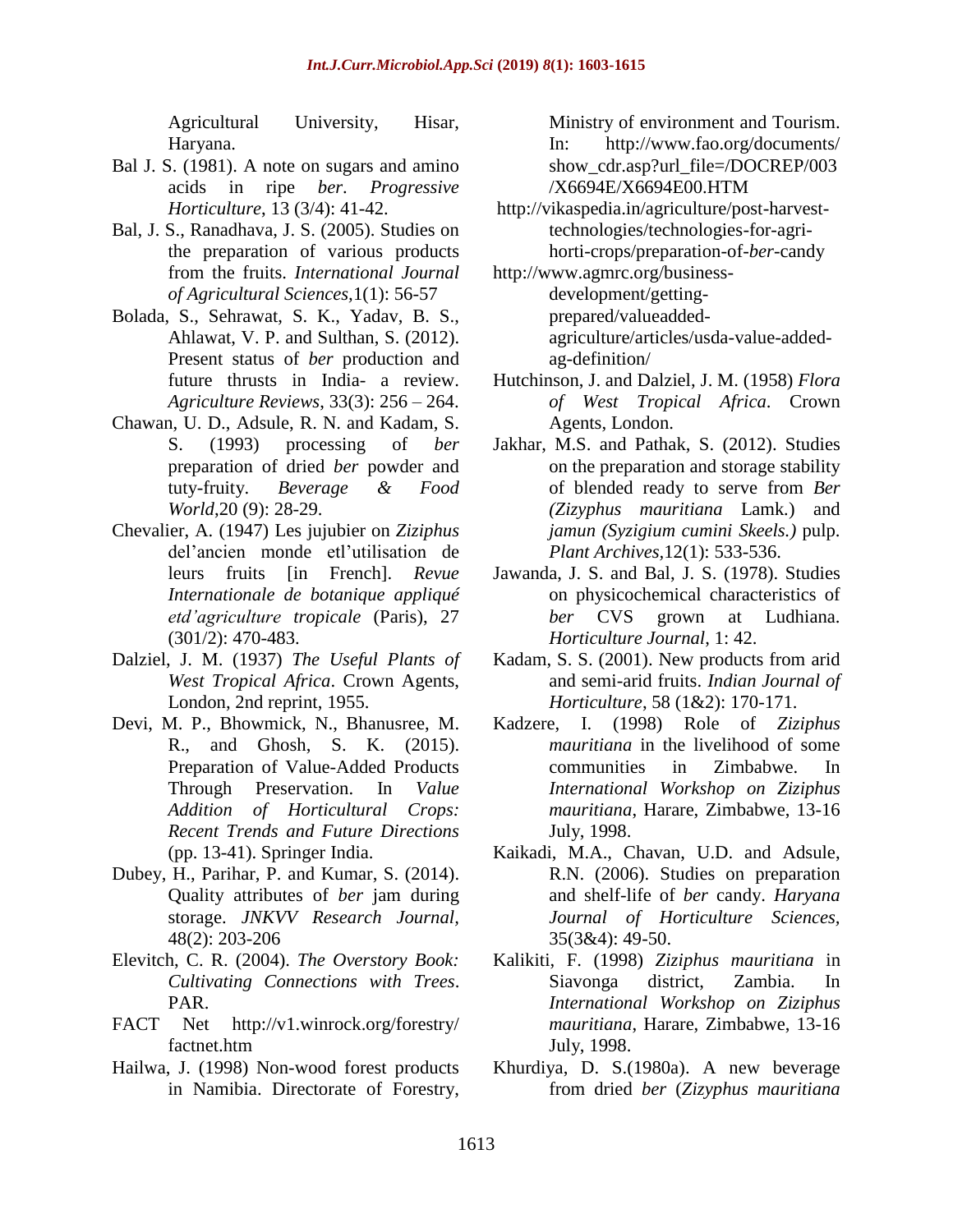L). *Journal of Food Science and Technology,*17: 158-159.

- Khurdiya, D. S.(1980b). Studies on dehydration of *ber* (*Zizyphus mauritiana* L) fruit. *Journal of Food Science and Technology*,17:127-130.
- Khurdiya, D.S. and Sinoh, R.N. (1975). *Ber* and its products. *Indian Horticulture,* 20: 5-25.
- Koley, T.K., Charanjit, K., Shweta, N., Shweta, W., Seema, J and Sarika. (2011). Antioxidant Activity and phenolic content in genotypes of Indian jujube (*Zyziphus mauritiana* Lamk.). *Arabian Journal of Chemistry.*
- Krishna, H. and Parashar, A. 2012. Phytochemical Constituents and Antioxidant Activities of Some Indian Jujube (*Ziziphus mauritiana* Lamk.) Cultivars. *Journal of Food Biochemistry.* 1-6.
- Kumar, D. and Nath, N. (2002). Development of chuhara-like product from *ber* by osmo-air drying process. *Journal of Food Science and Technology,* 39(5):484-488.
- Kumar, D. and Nath, N. (2002). Development of chuhara-like product from *ber* by osmo-air drying process. *Journal of Food Science and Technology,*39(5): 484-488
- Kumar, M. (2006). Studies on suitability of *ber* fruits for preparation of different products. Ph. D. Thesis, CCS Haryana Agricultural University, Hisar, Haryana.
- Kumar, M., Singh, D., Godara, R.K., Sandooja, J.S. and Singh, S. (2007). Quality evaluation of ready to serve beverage from chemically preserved *ber* pulp. *Haryana Journal of Horticulture Sciences,* 36(3&4): 255- 258.
- Madan, M. and Ullasa, B.A. (1993).Post harvest losses in fruits. Advances in

Horticulture, vol. IV. (eds. Chadha, K. I. and Pareek, O. P.), Malhotra Publishing House, New Delhi, pp. 1795-1810.

- Maposa, M. and Chisuro, D. (1998) Importance of *Ziziphus mauritiana* (masau) in the Mukumbura area of Zimbabwe - From a farmer's and extensionist's point of view. In *International Workshop on Ziziphus mauritiana*, Harare, Zimbabwe, 13-16 July, 1998.
- Nandwani, D., and Duquesne, I. (2014). *Sustainable Horticultural Systems*. Springer International Publishing.
- Neeraj, G. and Kaul, R. K. (2011). Preparation of Chuhara-like product from *ber* (*Zizyphus mauritiana* Lamk.) through osmo-air drying process. *Applied Biological Research*, 13(2): 94-98.
- Oudhia, P. (2001-2003) Research Note on Medicinal herb of Chhattisgarh, India having less known traditional uses, IX. Boir (*Ziziphus nummularia*, family: Rhamnaceae).
- Plant Botanic. Searching for the truth about herbal medicine. http://www. planetbotanic.ca/fact\_sheets/jujube\_fs. htm
- Ranganna, S. (1977). Handbook of Analysis and Quality Control for Fruit and Vegetable Products, Jams, Jellies, Marmalade and Preserve.
- Rao, J. V. S., Reddy, K. R. and Das, V. S. R. (1981). Physiological studies of some semi arid scrub species. *Indian Journal of Experimental Biology,*19(3): 256-260.
- Shobha, D. and Bharathi, P (2007). Value Addition to *Ber* (*Zyziphus mauritiana* Lamk.) Through Preparation of Pickle. *Karnataka Journal of Agriculture Sciences*, 20(2): 353-355
- Singh, K.K. (1964). The *ber* in India. *Fill. Bull. ICAR. New Delhi.* 17: 31.